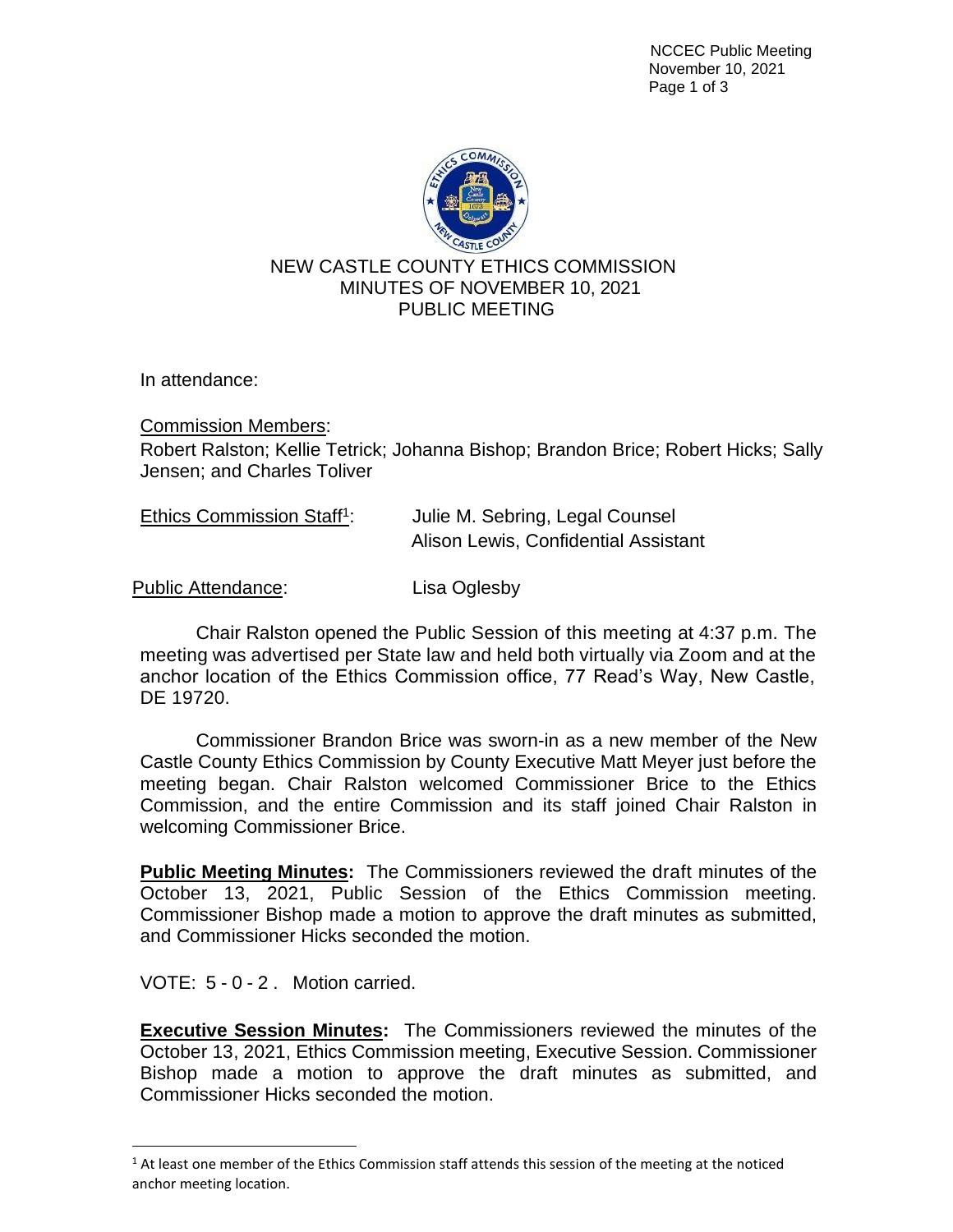VOTE: 5 - 0 - 2 . Motion carried.

**Finance Reports:** Commissioners reviewed a year-to-date expense report generated using Munis, as well as a report listing the Commission's expenses for the months of October 2021.

## **Committee Reports**

**Administrative Committee:** The Ethics Code Review Committee, a subcommittee of the Administrative Committee, provided the Commission with two memoranda: one which includes the recommended Code changes which have been reviewed by the Commission to-date and a second memorandum of recommended Code changes for review by the Commission. The Administrative Committee will meet as schedules permit to review the memos and provide its feedback to the Commission.

**Forms Committee:** The Commission was advised that the annual filer who had not filed is no longer employed with New Castle County and the filer's ability to file the 2020 annual form is unclear at this juncture.

The Commissioners reviewed their discussion at its October 2021 meeting during which the Commission decided that the expense of a new Statement of Financial Interests form website, or a substantial system upgrade, is not warranted at this time. Counsel communicated this decision with many elected County officials and asked them for their feedback, and they informed her that they did not experience difficulty with the system when filing their 2020 annual forms.

**Training Committee**: The last County-wide Ethics Code training was held via Zoom on October 26, 2021. Counsel stated that the people in attendance were alert and participated. The next County-wide Ethics Code training session for County officials and employees is scheduled for Thursday, November 18, 2021, from 1:00 p.m. – 3:00 p.m. Commissioners have inquired as to the number of employees that have attended training to date. Counsel will contact HR to get an update on that number. HR has been requiring County employees to take certain kinds of training at least every two years, and the Ethics Code training is included as mandatory training.

## **Ethics Commission Office updates**:

The next Commission meeting is scheduled for Wednesday, December 15, 2021, as a hybrid meeting per State law. New Castle County reinstated its face mask policy while in County buildings, so anyone entering a County building will be required to wear a mask. Additionally, the safety protocols for in-person attendance at the Ethics Commission meeting are included on the meeting notices and agenda, which are posted and advertised prior to each meeting per State law.

A draft of the meeting dates for 2022 were distributed to the Commissioners. Counsel asked that Commissioners review the dates and mark their calendars. Commissioners requested that meeting dates be sent via Outlook invite, as well as budget hearings and training dates.